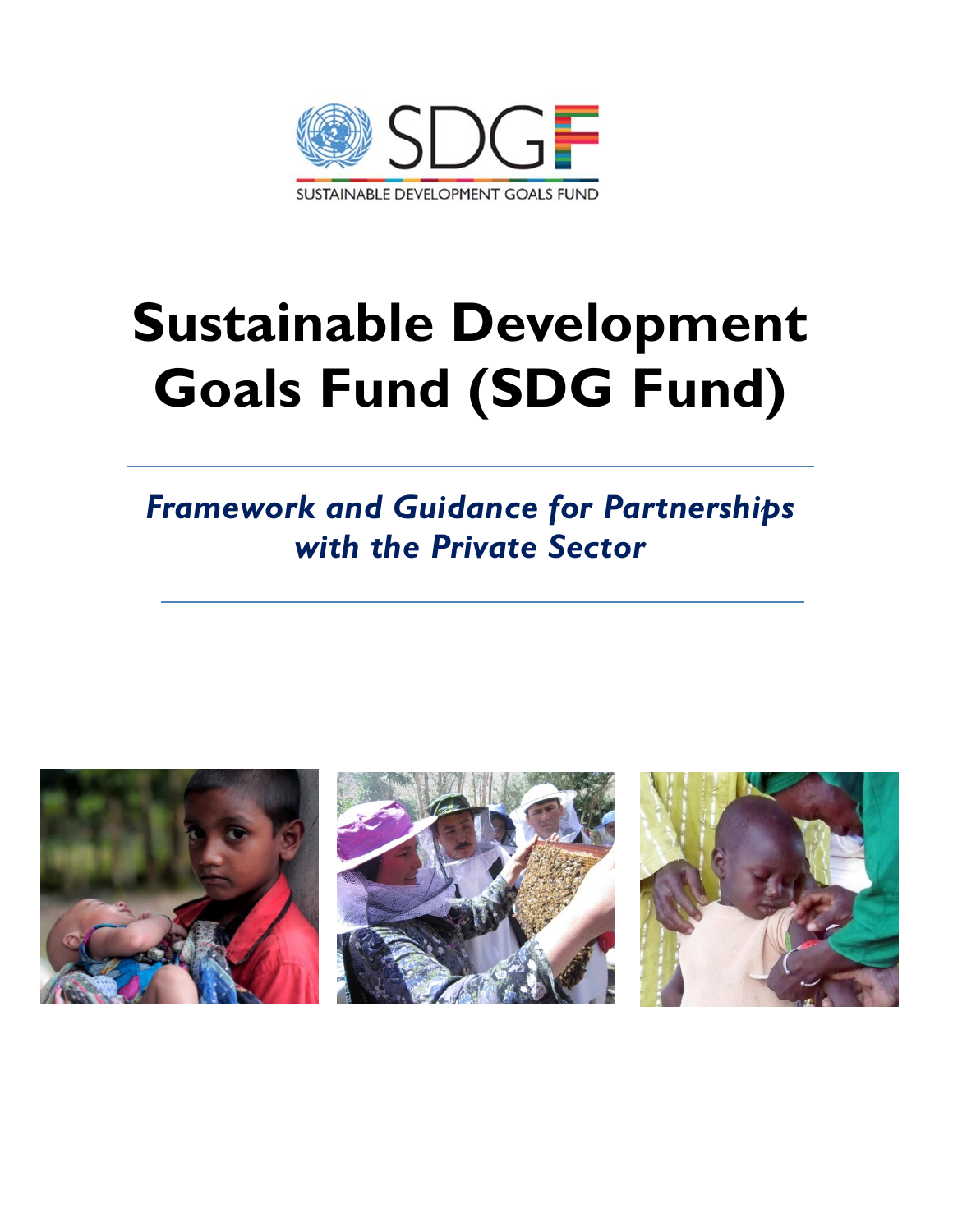# **Why partner with the SDG Fund**

The private sector has played an active role in the work of the United Nations since its inception in 1945 and a number of organizations of the UN system have a successful history of co-operating with the private sector. However, the SDG Fund has a unique position to partner with the private sector:

- 1. **Provides a One-Stop shop for engagement with the United Nations.** The SDG Fund serves as a UN platform that allows partners to work with several specialized UN Agencies simultaneously, overcoming the barriers that these actors often face while engaging each other. The SDG Fund facilitates projects all around the globe by leveraging UN Agencies complementary expertise, knowledge and networks.
- 2. **Leverage impact via matching funds.** As a collective endeavor, all SDG Fund Programmes are funded by different partners and additional matching funds are provided national government, bilateral donors, other UN Agencies, IFIs, private sector, civil society organizations, foundations or other stakeholders. This increases sustainability, impact, national ownership and the potential to scale up. 55% of the overall SDG Fund Programme budget comes from matching funds.
- 3. **Proven experience and comprehensive networks in the field**. The SDG Fund has accumulated experience in the strategic design and implementation of more than 150 joint Programmes in 60 countries. The Fund has a strong track record in the development arena which are supported by independent audits and evaluations.
- 4. **Shared engagement as part of our participatory governance structure.** Working with local and national partners allows business actors to actively participate and engage in the design, selection and monitoring of Programmes.
- 5. **Robust monitoring, evaluation and accountability system.** The SDG Fund work is backed by a rigorous monitoring and evaluation system designed to generate results reporting and improve transparency and decision-making. All partners/donors can track progress and fund disbursement on a real-time basis<sup>'</sup>.

#### **How to partner with the SDG Fund**

The SDG Fund believes that every company is different and therefore, every private sector actor should be able to identify, together with the Fund, what kind of partnership suits best with the company´s values and interests. Therefore, the SDG Fund's approach regarding future partnerships will be based on a caseby-case basis. However, even if partnerships can adopt a wide range of modalities, private sector can partner with the SDG Fund through three main opportunities:

- **1. Support SDG Fund ongoing Joint Programmes:** The SDG Fund is currently supporting Joint Programmes in the areas of Inclusive Economic Growth, Food Security and Nutrition, and Water and Sanitation in 21 countries in Africa, Arab States, Asia and Latin America and the Caribbean<sup>2</sup>.
- **2. Support on-going private sector initiatives**: The SDG Fund invites the private sector to share their on-going projects proposals that may align with the SDG Fund's three thematic windows and cross-cutting issues.
- **3. Pilot initiatives and independent partnerships:** The SDG Fund is flexible and well positioned to co-design, co-create and co-invest pilot innovative initiatives that offer a high potential to be replicated.

The SDG Fund is ready to work on projects that accelerate the achievement of the SDGs keeping in mind the Fund's multi-dimensional approach to cross-cutting issues highlighted in the table below:

 $\overline{a}$ 1 Financial management is carried out by an independent administrative agent, the Multipartner Trust Fund [\(http://mptf.undp.org/\)](http://mptf.undp.org/). Read section "Accountability and Transparency" for more information.

<sup>2</sup> For more information about the SDG Fund Joint Programmes please visit: http://www.sdgfund.org/current-programmes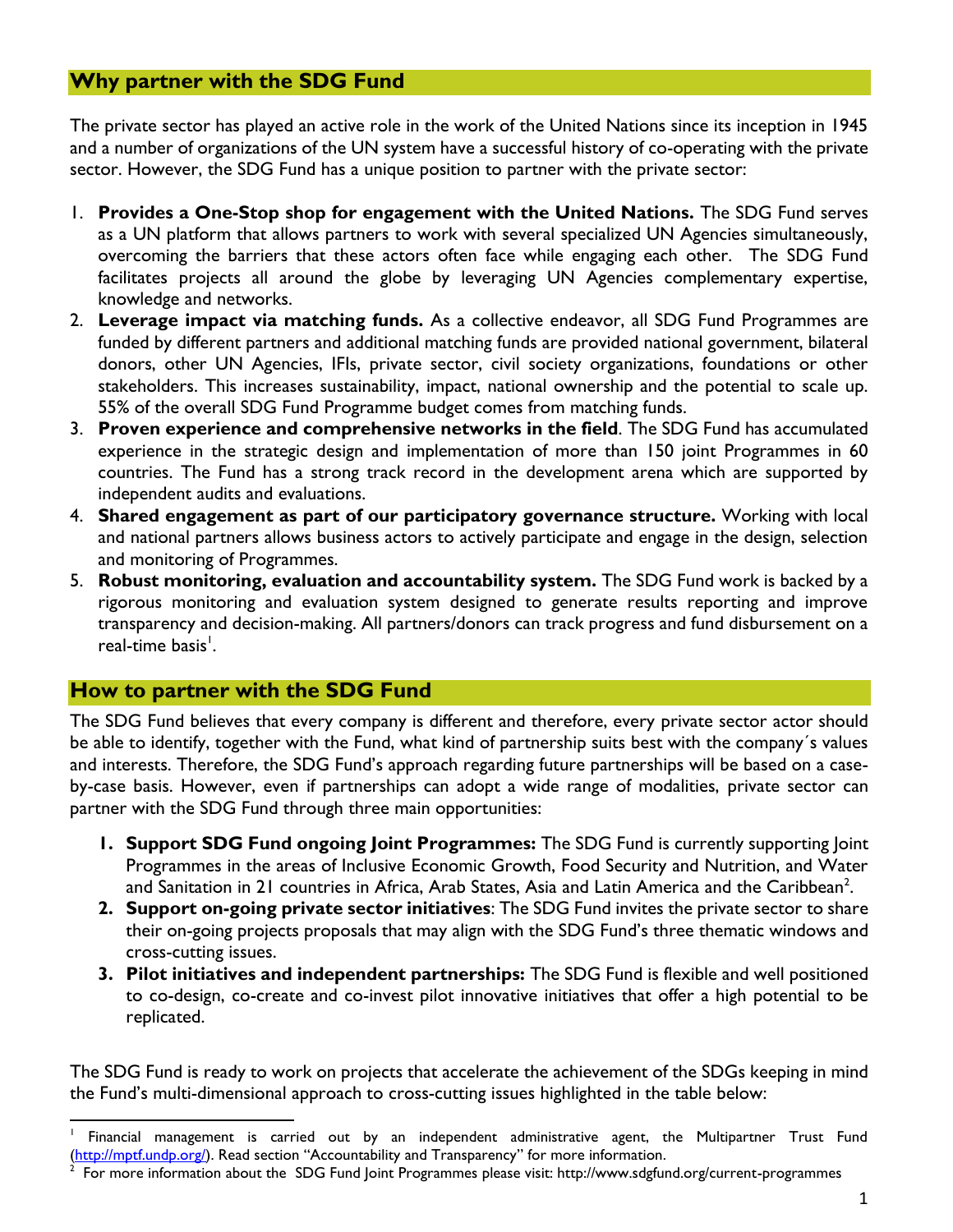| <b>SDG FUND CROSS-CUTTING ISSUES</b> |                                                                                                                                                                                                                                           |
|--------------------------------------|-------------------------------------------------------------------------------------------------------------------------------------------------------------------------------------------------------------------------------------------|
| Gender                               | Addressing gender inequality effectively and transforming it with multi-<br>sector approaches in depth analysis of issues in their national and local<br>context.<br>• Promote women's empowerment in all the priority sector for the SDG |
|                                      | Fund                                                                                                                                                                                                                                      |
| <b>Sustainability</b>                | • Promote a vision of Human rights approach                                                                                                                                                                                               |
|                                      | • Promote national/local ownership                                                                                                                                                                                                        |
|                                      | Mainstream environment and climate change<br>$\blacksquare$                                                                                                                                                                               |
| <b>Public and private</b>            | • Promote shared responsibility (public and private) in development                                                                                                                                                                       |
| sector alliances                     | Create networks to develop public and private alliances<br>٠                                                                                                                                                                              |

### **Partnership's budget and duration**

The SDG Fund approach for future partnerships regarding budget and duration will be assessed on a caseby-case basis, attending to the partner's interests as well as the needs in the field.

# **Process of engagement**

The SDG Fund seeks to co-create projects and establish commitments to collaborate, leverage resources, and improve results reporting to improve livelihoods around the globe. To best achieve this, the SDG Fund view partnerships as an evolving process of collaborative engagement with clear steps, including:

- 1. **Identify and Design:** To explore potential partnership, we look to identify potential partners, gather information and create programs that are impactful and linked to a companies' thematic area of interest. Companies can also support ongoing programs or sponsor existing initiatives on topics relevant to core business, philanthropic or developmental priorities.
- 2. **Planning:** Once defining priorities are established, partnership initiatives and programmatic outlines can be developed. This often involves outlining next steps, defining a clear plan of action, and formalizing the process through a memorandum of understanding or letter of intent to outline future collaboration.
- 3. **Implementation:** To effectively implement a partnership and achieve results, the parties must identify shared objectives, including local partners and country level agencies to work with, as well as establish a timeframe for deliverables, ongoing indicators for communication, and guidelines to measure performance.
- 4. **Review and Follow-up:** The SDG Fund seeks to develop relationships with its donor partners, and to equip partners with the tools they need to make an impact and leverage complementary expertise on the ground. By offering a real time monitoring system to effectively evaluate and monitor the partnership and identifying opportunities for continued collaboration, it is likely that projects will be more sustainable and scalable.

The SDG Fund created a step-by-step management processes for developing and managing partnerships between the private sector and the SDG Fund. This process has been streamlined for a quick turnaround time: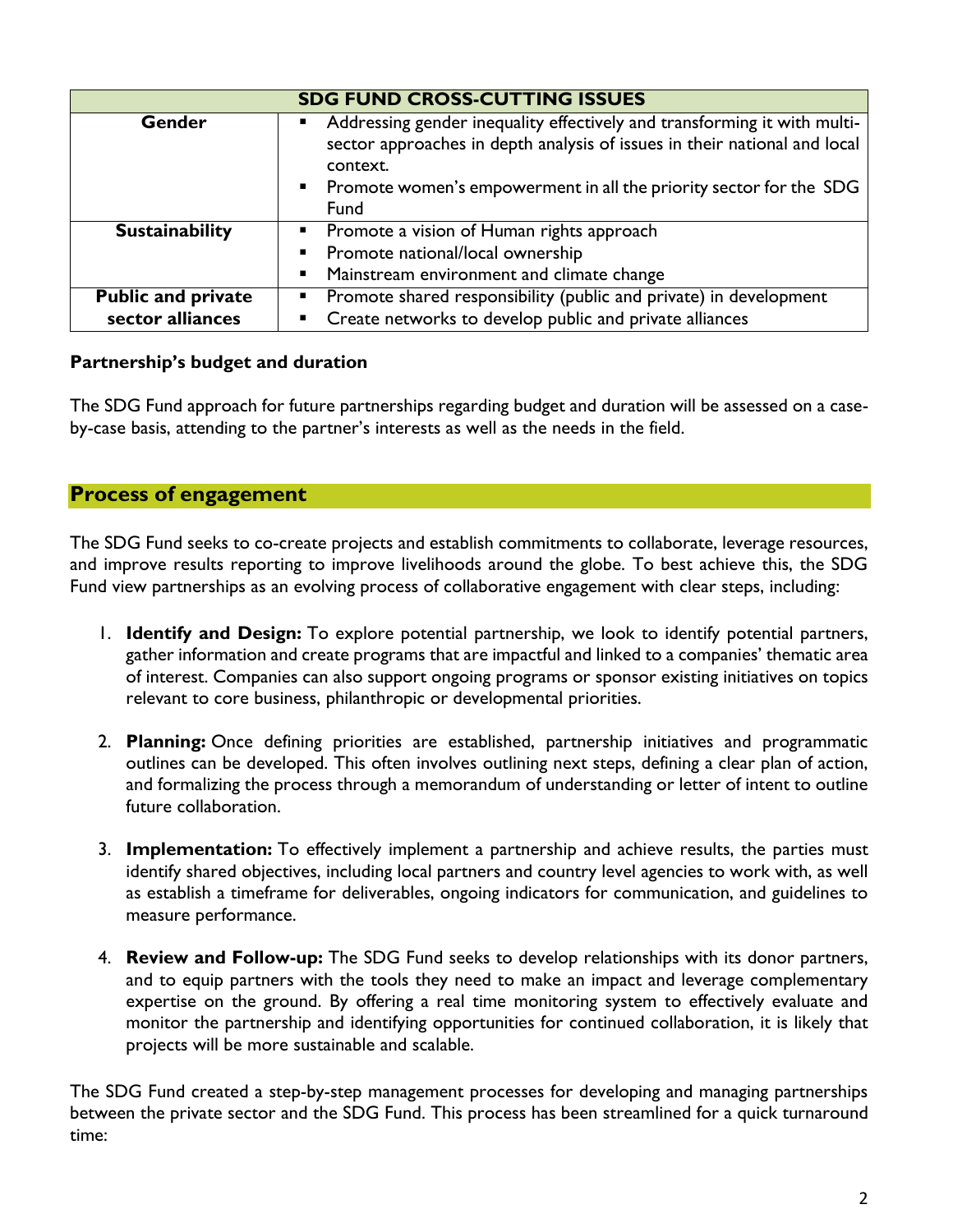

#### **Accountability and transparency**